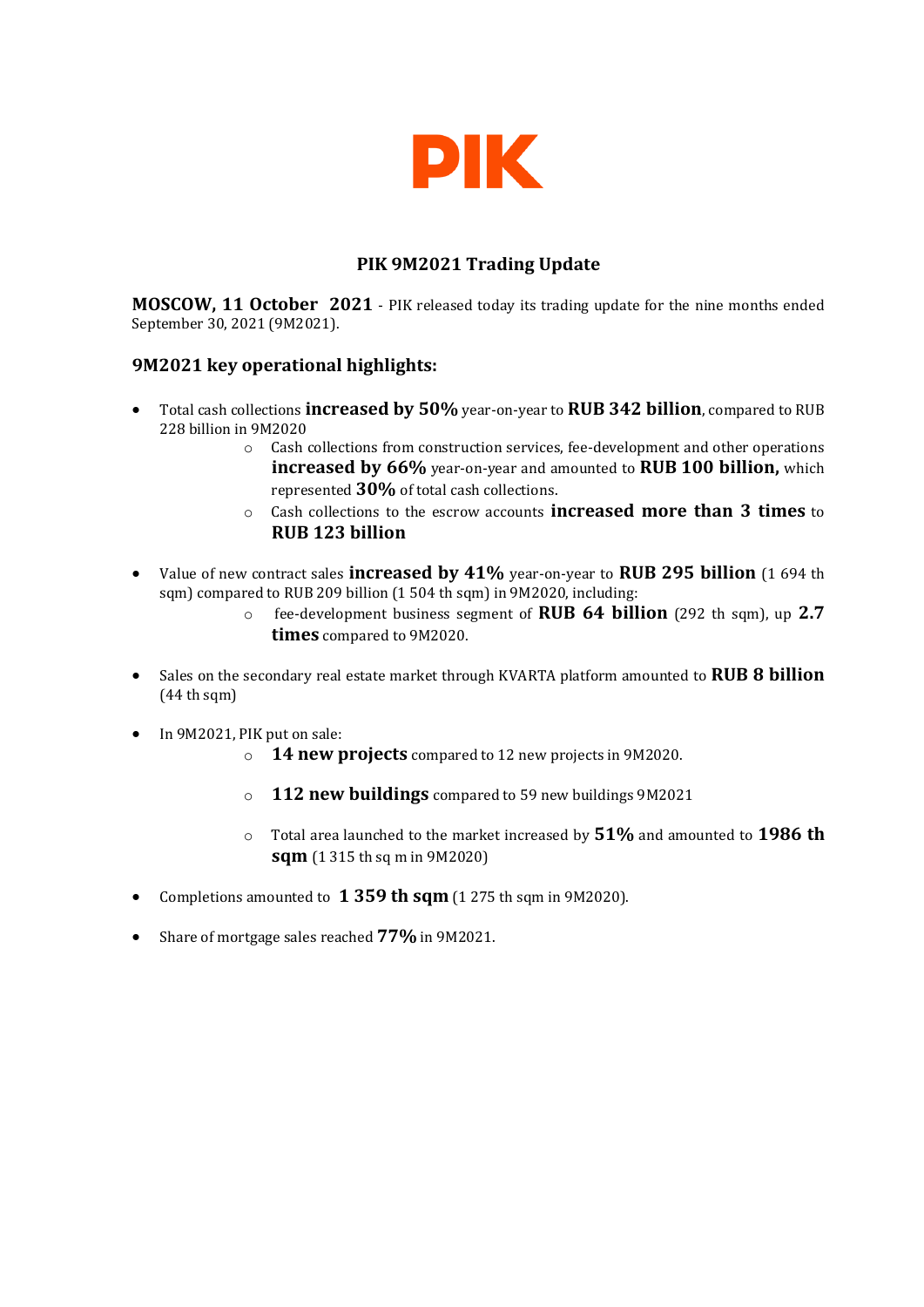### *Table 1 – New contract sales*

|                                                                  | 302020 | 302021  | Change, % | 9M2020  | 9M2021  | Change, % |
|------------------------------------------------------------------|--------|---------|-----------|---------|---------|-----------|
| New contract sales, th sqm                                       | 543    | 512     | $-5.7%$   | 1 3 6 3 | 1402    | 2.9%      |
| New contracts sales (fee-<br>development), th sqm                | 72     | 94      | 30.6%     | 141     | 292     | 107.1%    |
| Total, th sqm                                                    | 615    | 606     | $-1.5%$   | 1504    | 1694    | 12.6%     |
| Value of new contract sales,<br><b>RUB</b> million               | 76432  | 83 902  | 9.8%      | 184752  | 230 392 | 24.7%     |
| Value of new contract sales<br>(fee-development), RUB<br>million | 12454  | 21832   | 75.3%     | 23 945  | 64 3 54 | 168.8%    |
| <b>Total, RUB million</b>                                        | 88 886 | 105 734 | 19.0%     | 208 697 | 294 746 | 41.2%     |

*Table 2 – New contract sales by region (including fee-development in Moscow)*

| Thousand sqm          | 302020 | 302021 | Change, % | 9M2020 | 9M2021  | Change, % |
|-----------------------|--------|--------|-----------|--------|---------|-----------|
| <b>Moscow</b>         | 341    | 381    | 11.7%     | 773    | 1 0 0 2 | 29.6%     |
| <b>Moscow region</b>  | 202    | 147    | $-27.2%$  | 538    | 476     | $-11.5%$  |
| <b>St. Petersburg</b> | 20     | 26     | 30.0%     | 47     | 62      | 31.9%     |
| Other regions         | 52     | 52     | $0.0\%$   | 146    | 154     | 5.5%      |
| Total                 | 615    | 606    | $-1.5%$   | 1504   | 1694    | 12.6%     |

*Table 3 – Value of new contract sales by region (including fee-development in Moscow)*

| RUB million.          | 302020  | 302021  | Change, % | 9M2020   | 9M2021  | Change, % |
|-----------------------|---------|---------|-----------|----------|---------|-----------|
| <b>Moscow</b>         | 59359   | 77 239  | 30.1%     | 131913   | 207 797 | 57.5%     |
| <b>Moscow region</b>  | 23764   | 20496   | $-13.8%$  | 62 4 1 5 | 65718   | 5.3%      |
| <b>St. Petersburg</b> | 2 2 7 0 | 3620    | 59.5%     | 5 0 7 3  | 8867    | 74.8%     |
| Other regions         | 3493    | 4 3 7 9 | 25.4%     | 9 2 9 6  | 12 3 64 | 33.0%     |
| <b>Total</b>          | 88886   | 105734  | 19.0%     | 208697   | 294 746 | 41.2%     |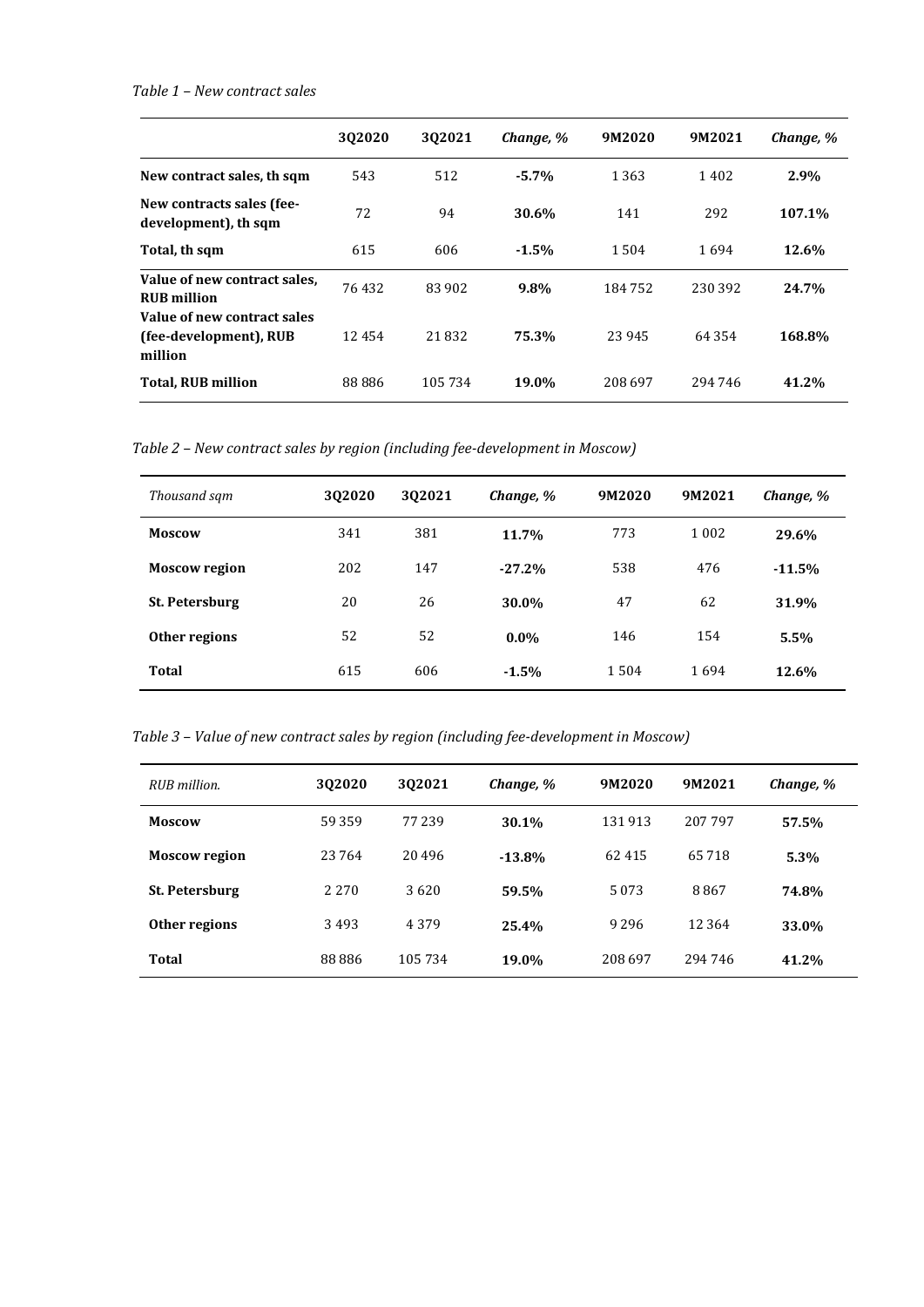*Table 4 – Value of new contract sales on secondary market through KVARTA*

|                    | 9M2021  |
|--------------------|---------|
| Thousand sqm       | 44      |
| <b>RUB</b> million | 7 7 0 7 |

### *Table 5 – Cash collections*

| RUB million.                                                                                       | 3Q2020   | 3Q2021  | Change, % | 9M2020  | 9M2021  | Change, % |
|----------------------------------------------------------------------------------------------------|----------|---------|-----------|---------|---------|-----------|
| <b>Total cash collections</b>                                                                      | 87 179   | 116 099 | 33.2%     | 227963  | 341 594 | 49.8%     |
| <b>Cash collections from</b><br>real estate sales                                                  | 63 3 4 4 | 75 289  | 17.0%     | 167 577 | 241540  | 44.2%     |
| including:                                                                                         |          |         |           |         |         |           |
| Cash collections to the<br>escrow accounts                                                         | 16796    | 41256   | 145.6%    | 36818   | 123 040 | 234.2%    |
| <b>Cash collections from</b><br>construction services<br>and other operations<br><i>including:</i> | 23835    | 40 810  | 71.2%     | 60 386  | 100 054 | 65.7%     |
| Fee-development and<br>construction services                                                       | 11 664   | 26 944  | 131.0%    | 25846   | 59006   | 128.3%    |
| Maintenance and grids                                                                              | 8094     | 8250    | 1.9%      | 25023   | 24 3 21 | $-2.8%$   |
| <b>Other</b>                                                                                       | 4077     | 5616    | 37.7%     | 9517    | 16729   | 75.8%     |

## *Table 6 – New supply*

|                                                | 9M2020         | 9M2021 |
|------------------------------------------------|----------------|--------|
| New sellable area, th sqm<br><i>including:</i> | 1315           | 1986   |
| PIK projects                                   | 926            | 1677   |
| Fee-development                                | 389            | 309    |
| Number of projects launched for sale           | 12             | 14     |
| <i>including:</i>                              |                |        |
| PIK projects                                   | 8              | 11     |
| Fee-development                                | $\overline{4}$ | 3      |
| Number of buildings launched for sale          | 59             | 112    |
| <i>including:</i>                              |                |        |
| PIK projects                                   | 46             | 96     |
| Fee-development                                | 13             | 16     |